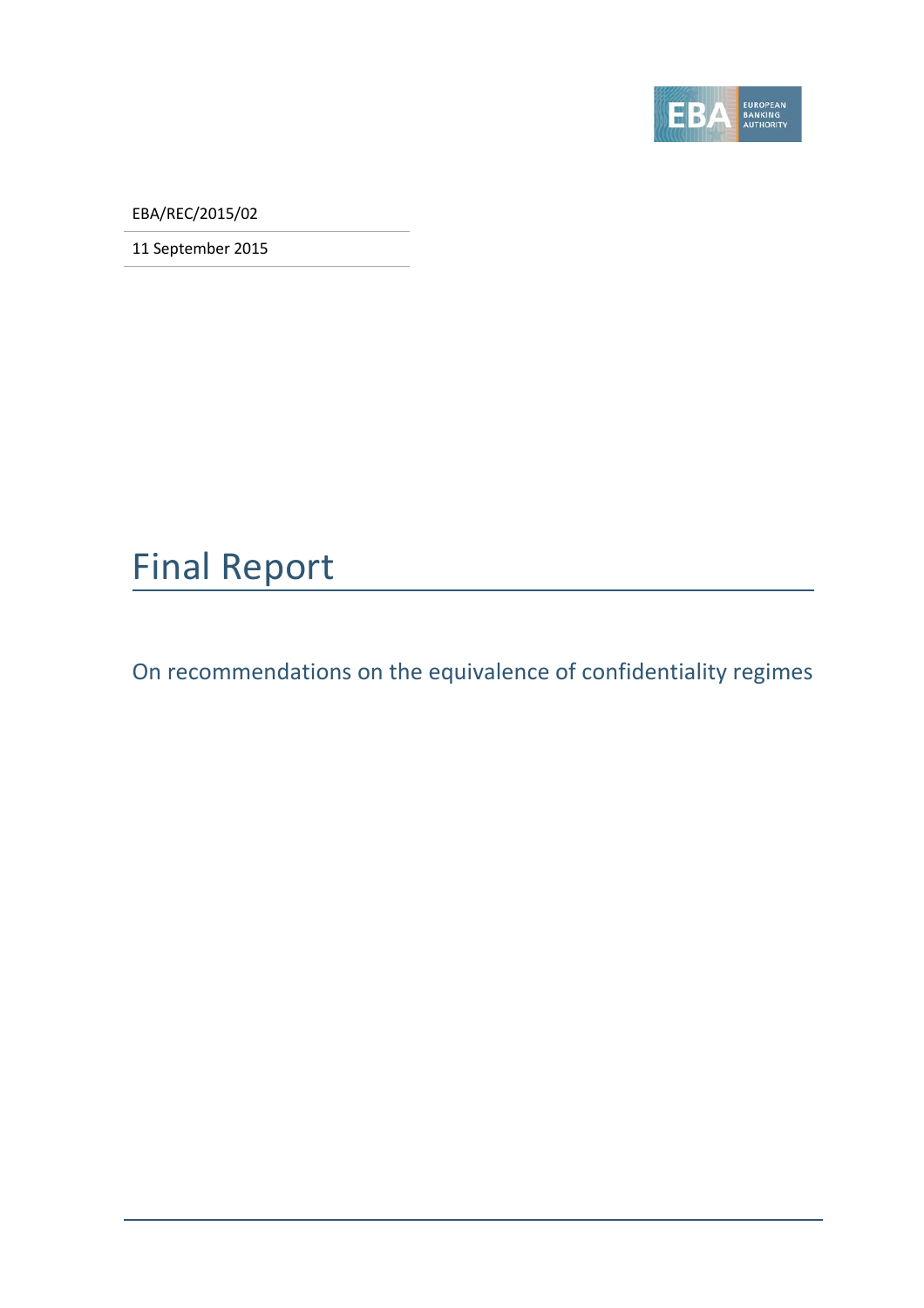

### **Contents**

| 1. Executive Summary                             | 3        |
|--------------------------------------------------|----------|
| 2. Background and rationale                      | $\Delta$ |
| 3. Recommendations                               | 5        |
| 4. Accompanying documents                        | 10       |
| 4.1 Views of the Banking Stakeholder Group (BSG) | 10       |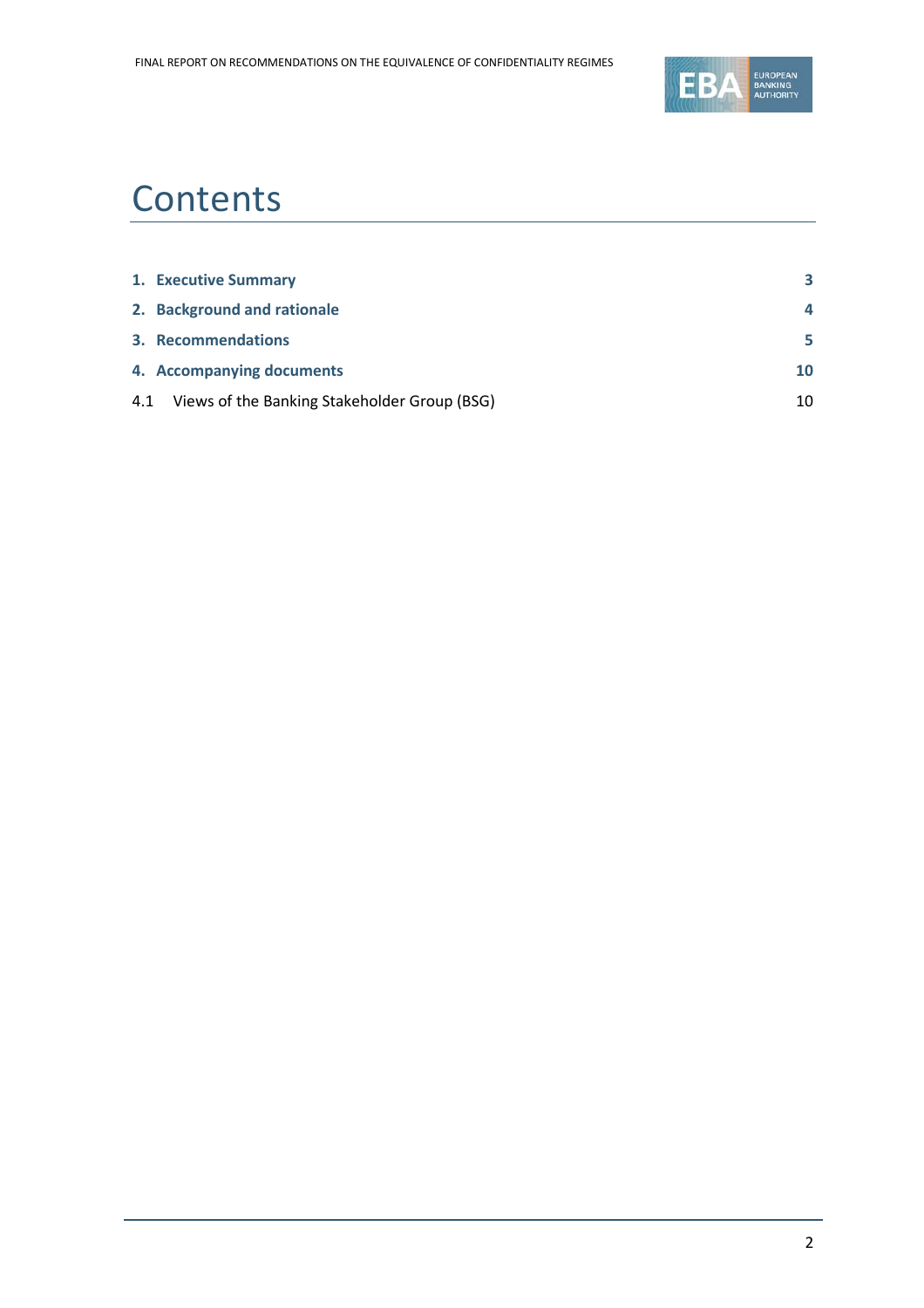

### <span id="page-2-0"></span>1. Executive Summary

The EBA has assessed confidentiality regimes of third countries with respect to Article 116 (6) CRD. The results were published in a first set of Recommendations on 1 April 2015. The assessments will be an ongoing process and the EBA has since then completed the assessment of a further supervisory authority. The new results lead to these amending Recommendations.

#### Next steps

The Recommendations will be translated into the official EU languages and published on the EBA website. The deadline for competent authorities to report whether they comply with the Recommendations will be two months after the publication of the translations. The Recommendations will apply from 12 September 2015.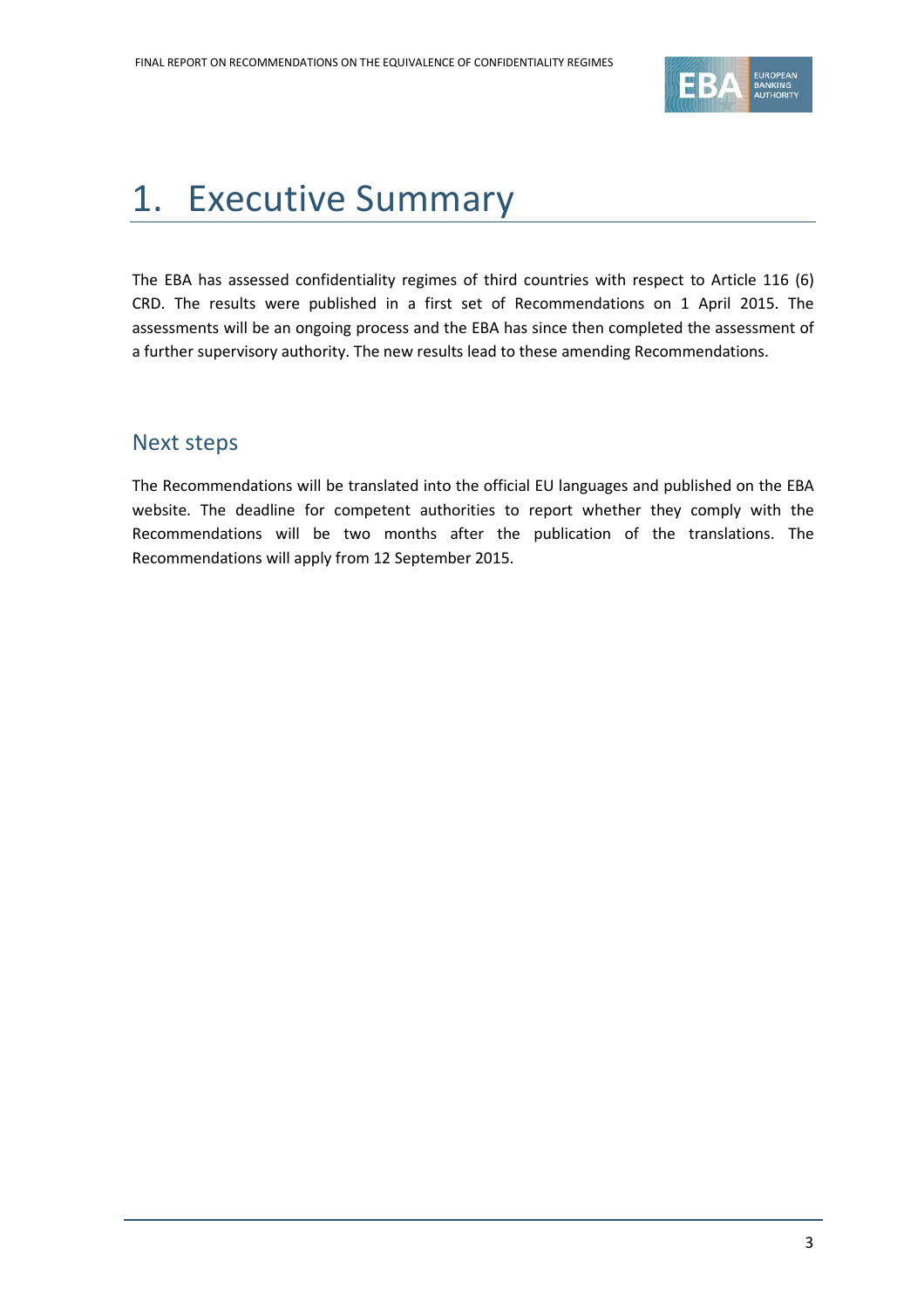

### <span id="page-3-0"></span>2. Background and rationale

Article 116(6) of the Capital Requirements Directive provides the following:

'*The competent authorities responsible for the supervision of subsidiaries of an EU parent institution or an EU parent financial holding company or EU parent mixed financial holding company and the competent authorities of a host Member State where significant branches as referred to in Article 51 are established, ESCB central banks as appropriate, and third countries' supervisory authorities where appropriate and subject to confidentiality requirements that are equivalent, in the opinion of all competent authorities, to the requirements under Chapter 1, Section II of this Directive and where applicable, Articles 54 and 58 of Directive 2004/39/EC, may participate in colleges of supervisors*.'

The EBA shall, under Article 21 of the EBA Regulation, promote the efficient, effective and consistent functioning of the colleges of supervisors and foster consistent application of European Union law within the colleges of supervisors. For that purpose, and in accordance with paragraph 3 of Article 21 of the EBA Regulation, the EBA may exercise its powers, in particular to issue guidelines and recommendations in accordance with Article 16 of the EBA Regulation and to promote convergence in supervisory functioning and best practices adopted by the colleges of supervisors. Furthermore, the EBA shall provide assistance, in accordance with Article 33 of the EBA Regulation, on equivalence issues.

With the authority included in these amending Recommendations, the EBA has proceeded to perform its assessment to evaluate the professional secrecy and confidentiality regime applicable to third-country supervisory authorities. These assessments will also be continued in the future.

These Amending Recommendations are issued on the basis of Article 16 of the EBA Regulation and are aimed at informing the opinion of the competent authorities, as referred to in Article 116(6) of the Capital Requirements Directive. The EBA expects to receive confirmation of the competent authorities' compliance or of their intention to comply irrespective of whether an actual case of college participation exists.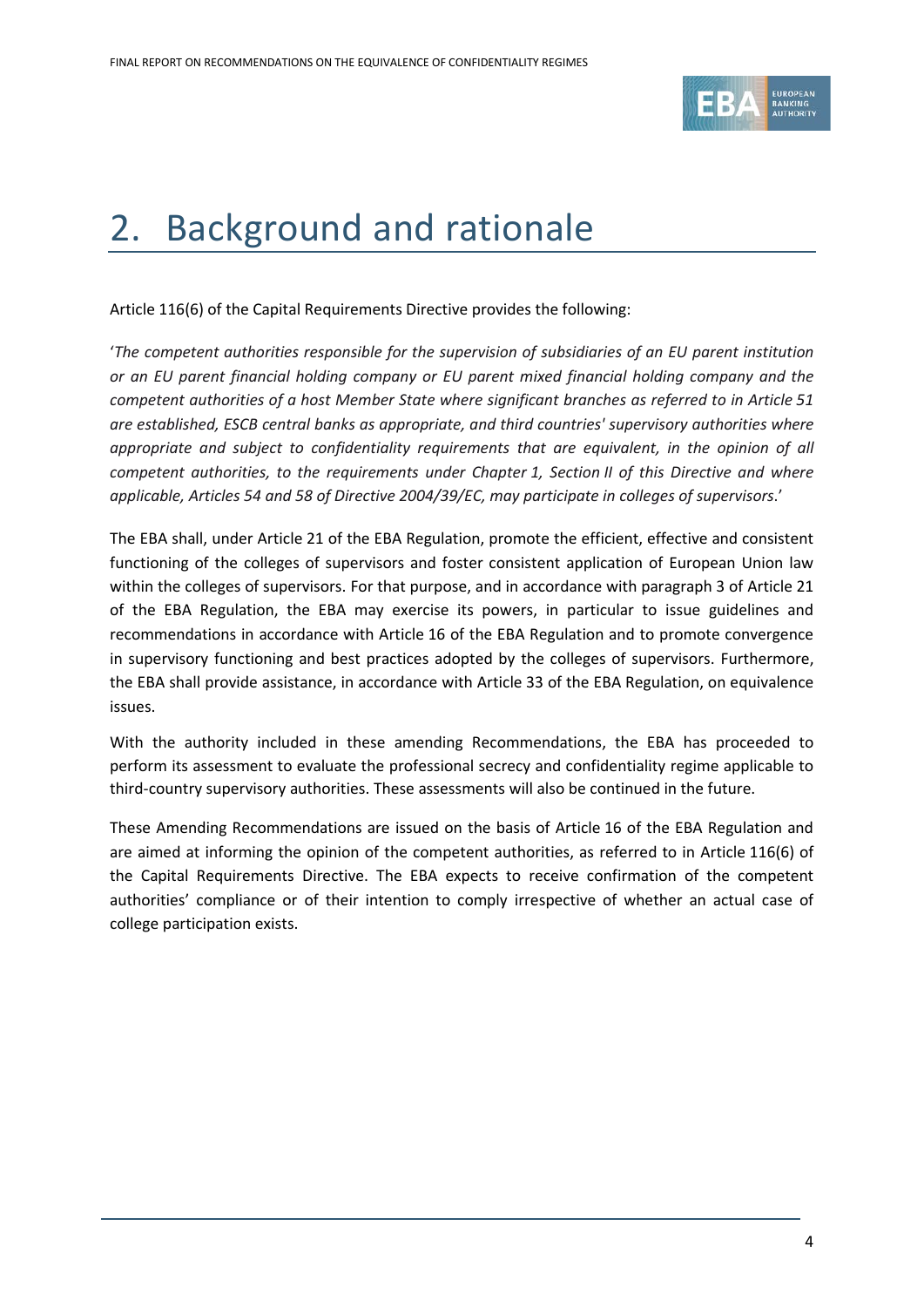

# <span id="page-4-0"></span>3. Recommendations

EBA/REC/2015/02

11/09/2015

### Recommendations amending Recommendations EBA/REC/2015/01

# on the equivalence of confidentiality regimes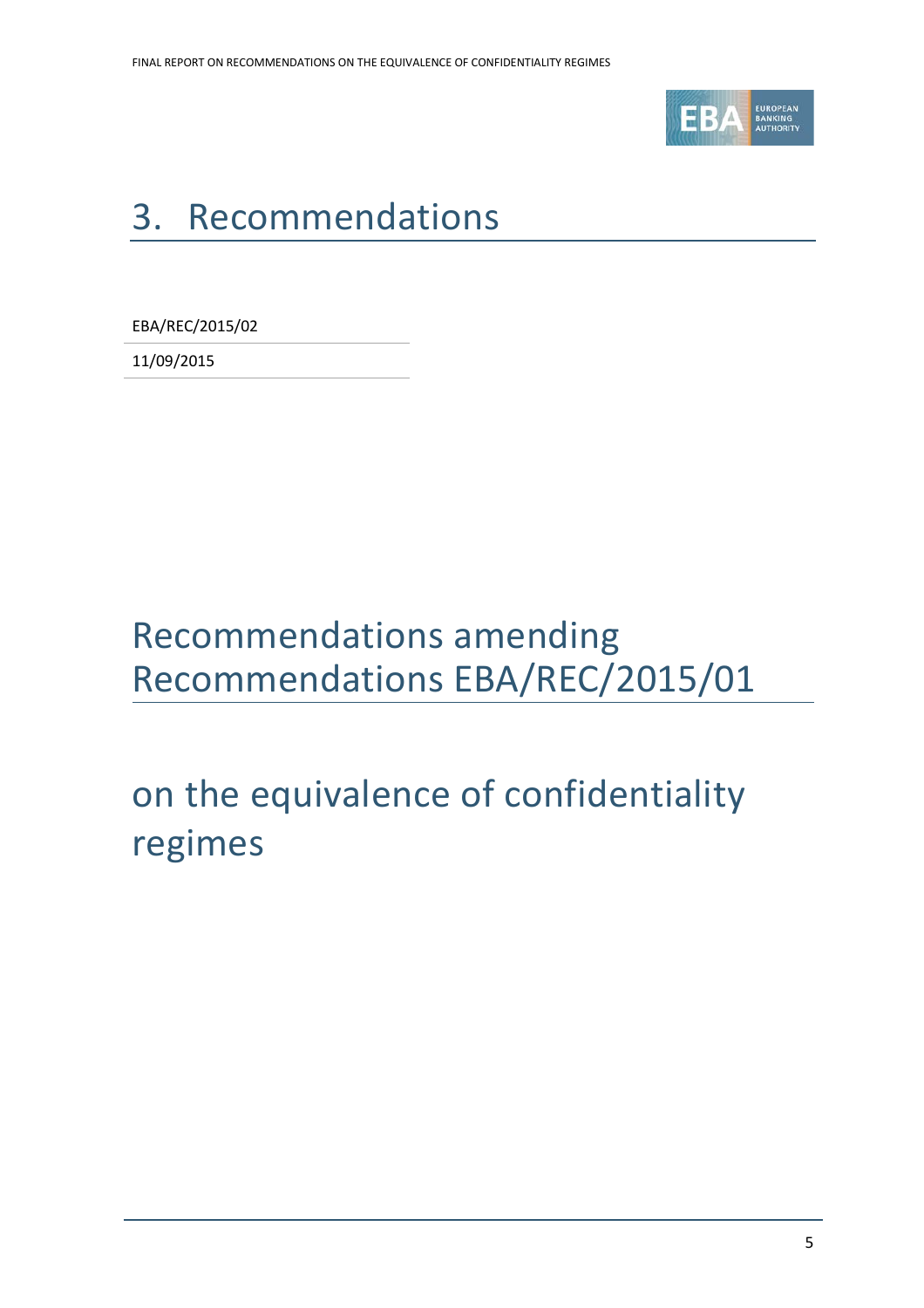

### 1. Compliance and reporting obligations

#### Status of these recommendations

- 1. This document contains recommendation issued pursuant to Article 16 of Regulation (EU) No [1](#page-5-0)093/2010<sup>1</sup>. In accordance with Article 16(3) of Regulation (EU) No 1093/2010, competent authorities and financial institutions must make every effort to comply with the recommendations.
- 2. Recommendations set the EBA view of appropriate supervisory practices within the European System of Financial Supervision or of how Union law should be applied in a particular area. Competent authorities as defined in Article 4(2) of Regulation (EU) No 1093/2010 to whom recommendations apply should comply by incorporating them into their practices as appropriate (e.g. by amending their legal framework or their supervisory processes), including where recommendations are directed primarily at institutions.

#### Reporting requirements

 $\overline{a}$ 

- 3. According to Article 16(3) of Regulation (EU) No 1093/2010, competent authorities must notify the EBA as to whether they comply or intend to comply with these recommendations, or otherwise with reasons for non-compliance, by ([dd.mm.yyyy]). In the absence of any notification by this deadline, competent authorities will be considered by the EBA to be noncompliant. Notifications should be sent by submitting the form available on the EBA website to [compliance@eba.europa.eu](mailto:compliance@eba.europa.eu) with the reference 'EBA/REC/2015/02'. Notifications should be submitted by persons with appropriate authority to report compliance on behalf of their competent authorities. Any change in the status of compliance must also be reported to EBA.
- 4. Notifications will be published on the EBA website, in line with Article 16(3).

<span id="page-5-0"></span> $1$  Regulation (EU) No 1093/2010 of the European Parliament and of the Council of 24 November 2010 establishing a European Supervisory Authority (European Banking Authority), amending Decision No 716/2009/EC and repealing Commission Decision 2009/78/EC, (OJ L 331, 15.12.2010, p.12).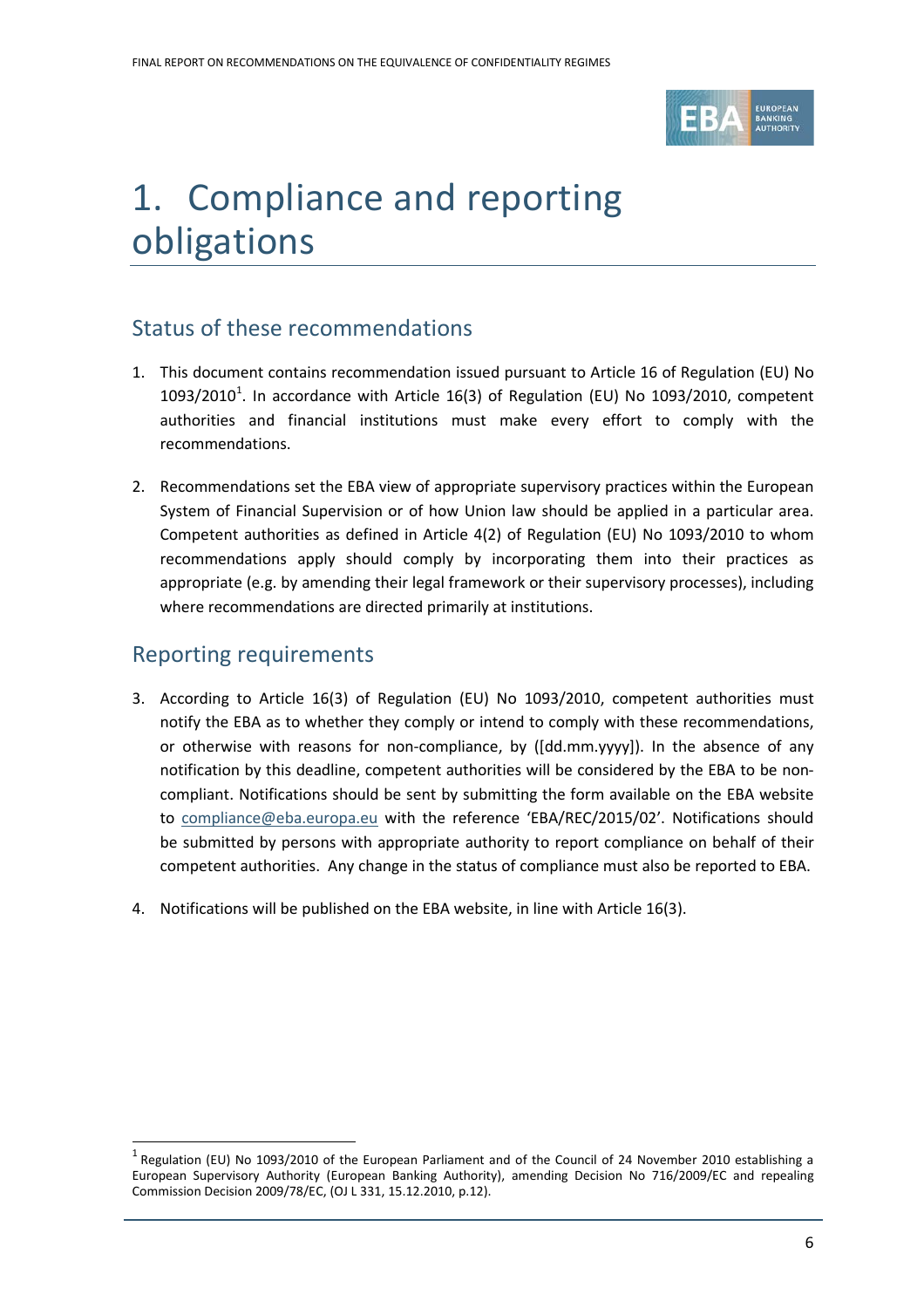

### 2. Addressees

5. These recommendations are addressed to competent authorities as defined in of Article 4(2) of Regulation (EU) No 1093/2010.

### 3. Implementation

### Date of application

6. These recommendations apply from 12.09.2015.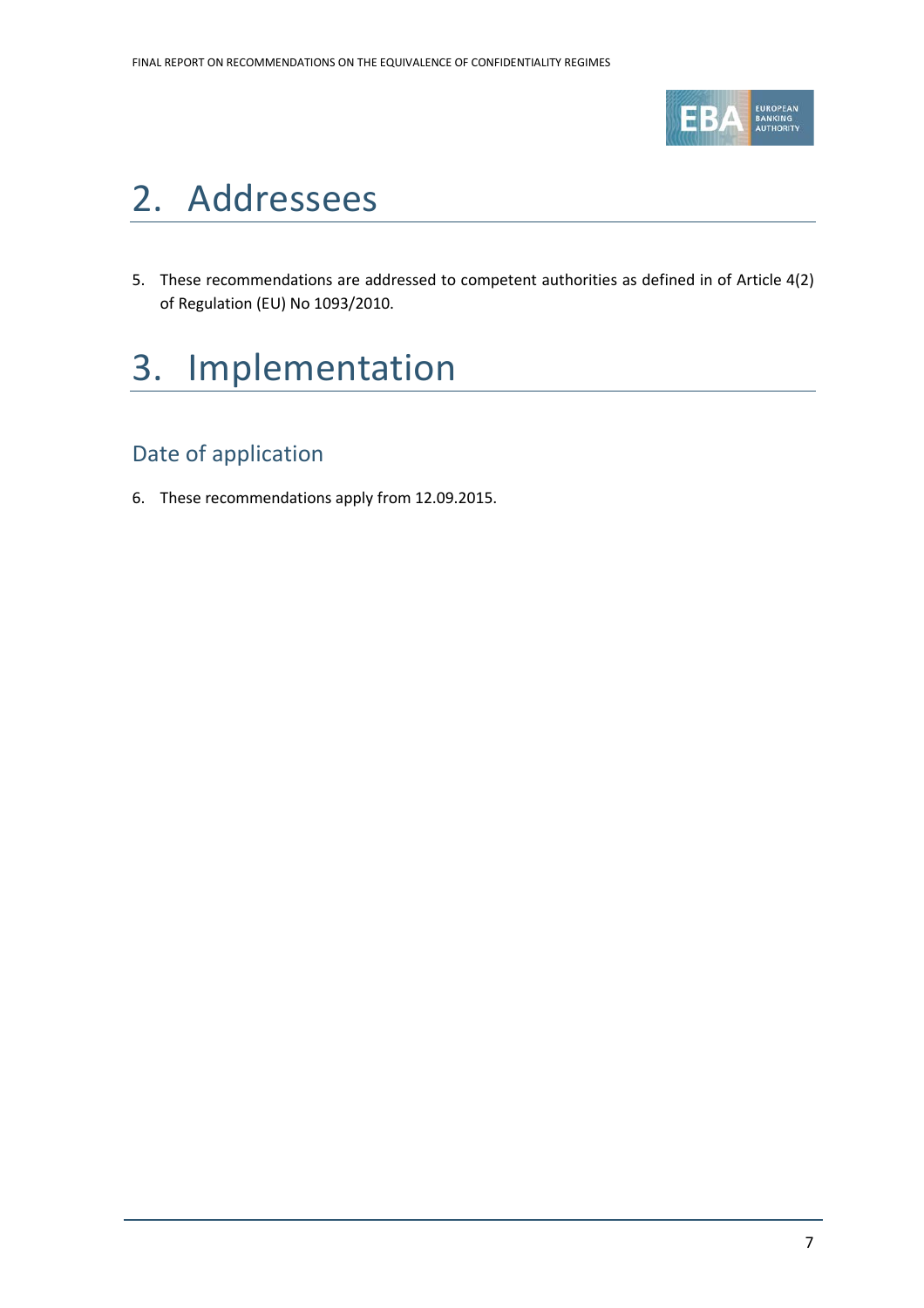

### 4. Amendments

#### 7. Recommendation EBA/REC/2015/01 on the equivalence of confidentiality regimes is amended as follows:

The following row is added to the Annex "Table of authorities assessed and equivalence assessment performed"

| <b>AUTHORITY</b><br><b>ASSESSED</b> | <b>PRINCIPLE 1: NOTION</b><br>OF CONFIDENTIAL<br><b>INFORMATION</b> | <b>PRINCIPLE 2:</b><br><b>PROFESSIONAL</b><br><b>SECRECY</b><br><b>REQUIREMENTS</b> | <b>PRINCIPLE 3:</b><br><b>RESTRICTIONS ON</b><br>THE USE OF<br><b>CONFIDENTIAL</b><br><b>INFORMATION</b> | <b>PRINCIPLE 4:</b><br><b>RESTRICTIONS OF</b><br><b>FURTHER DISCLOSURE</b><br>OF CONFIDENTIAL<br><b>INFORMATION</b> | <b>ADDITIONAL</b><br><b>INFORMATION FOR</b><br><b>CONSIDERATION:</b><br><b>BREACH OF</b><br><b>BUSINESS SECRECY</b><br><b>AND OTHER</b><br><b>REQUIREMENTS</b><br><b>RELATED TO</b><br><b>CONFIDENTIAL</b><br><b>INFORMATION</b><br><b>DISCLOSURE</b> | <b>OVERALL</b><br><b>ASSESSMENT</b> |
|-------------------------------------|---------------------------------------------------------------------|-------------------------------------------------------------------------------------|----------------------------------------------------------------------------------------------------------|---------------------------------------------------------------------------------------------------------------------|-------------------------------------------------------------------------------------------------------------------------------------------------------------------------------------------------------------------------------------------------------|-------------------------------------|
| Albania                             | Article 58 (1) 1 of the                                             | Art 58(1) BoA-Law                                                                   | Art 58(1) BoA-Law                                                                                        | Art 58 BoA-Law                                                                                                      | Art 91 Banking Law                                                                                                                                                                                                                                    | Equivalent                          |
| - Bank of<br>Albania<br>(BANKA E    | Law On the Bank of<br>Albania (BoA-Law)<br>Art 91(1) Law On         | Article 91 (1) Law On<br><b>Banks</b>                                               | Article 91 (1) Law On<br><b>Banks</b>                                                                    | Art 91 (2) Banking Law<br>Article 23 of the Law                                                                     | Art 91(3) Banking<br>Law                                                                                                                                                                                                                              |                                     |
| SHQIPËRISË) -                       | Banks in the Republic                                               | Art 19 of the Statute                                                               | Art 19 of the Statute                                                                                    | "On the Bank of                                                                                                     | <b>Supervisory Council</b>                                                                                                                                                                                                                            |                                     |
| http://www.ba<br>nkofalbania.or     | of Albania (Banking<br>Law)                                         | of the Bank of Albania<br>dated 19.12.2000                                          | of the Bank of Albania<br>dated 19.12.2000                                                               | Albania"<br>Art 58 (2) Banking Law                                                                                  | Decision nr. 21,<br>Article 30, 54                                                                                                                                                                                                                    |                                     |
| g/                                  | Regulation no. 42 (On<br>transparency and                           | Art 13 and 27 of the<br>Code of Conduct                                             | Art 13 and 27 of the<br>Code of Conduct                                                                  | Regulation no. 42 (On                                                                                               |                                                                                                                                                                                                                                                       |                                     |
|                                     |                                                                     |                                                                                     | Art 6 of the                                                                                             | transparency and                                                                                                    |                                                                                                                                                                                                                                                       |                                     |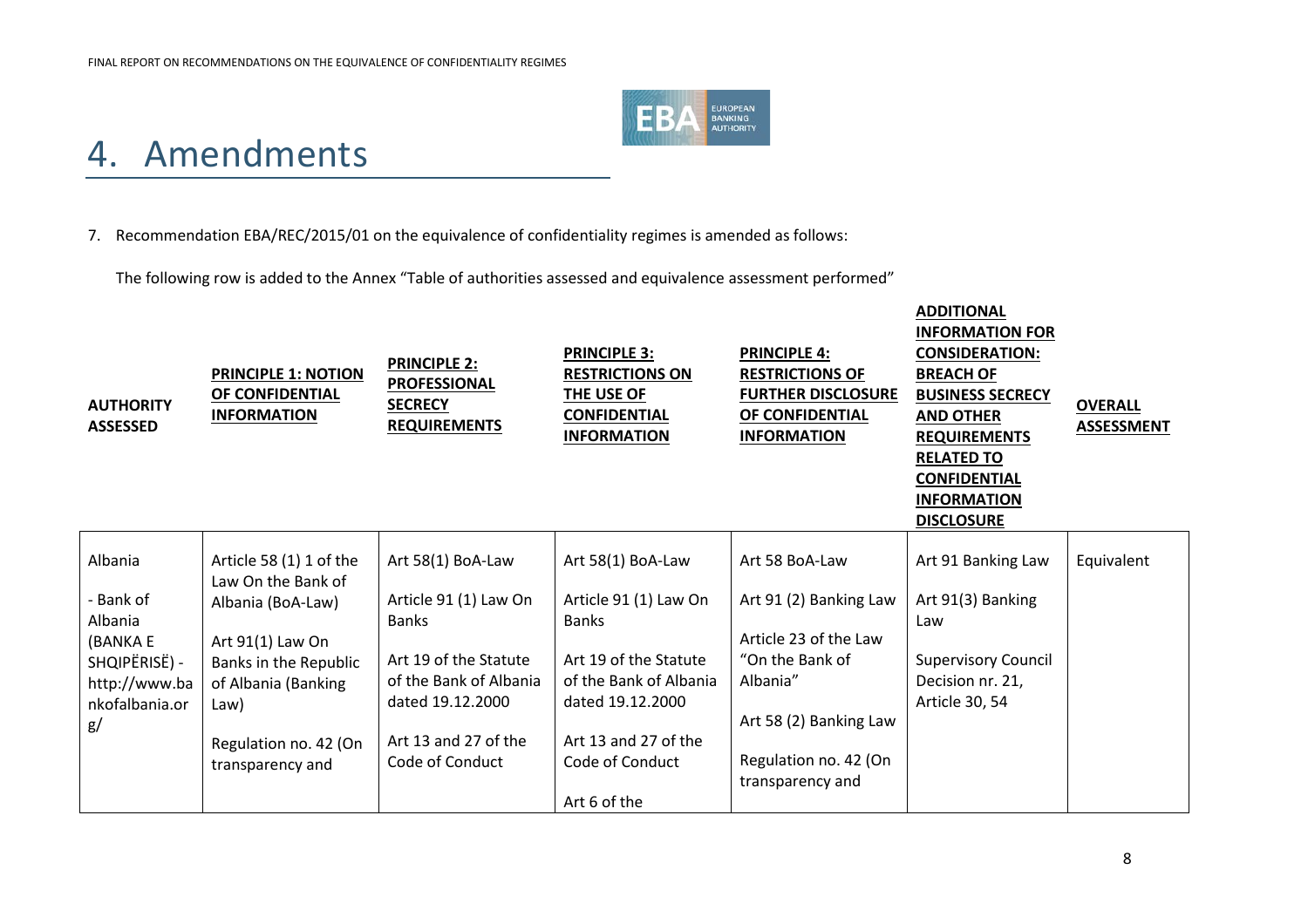

| confidentially in BoA) | Governor's Decision | confidentially in BoA) |  |
|------------------------|---------------------|------------------------|--|
|                        | no 2005             |                        |  |
| Governor's Decision    |                     |                        |  |
| no. 2005 (On use and   |                     |                        |  |
| classification of the  |                     |                        |  |
| information classified |                     |                        |  |
| as "banking secret" at |                     |                        |  |
| the BoA)               |                     |                        |  |
|                        |                     |                        |  |